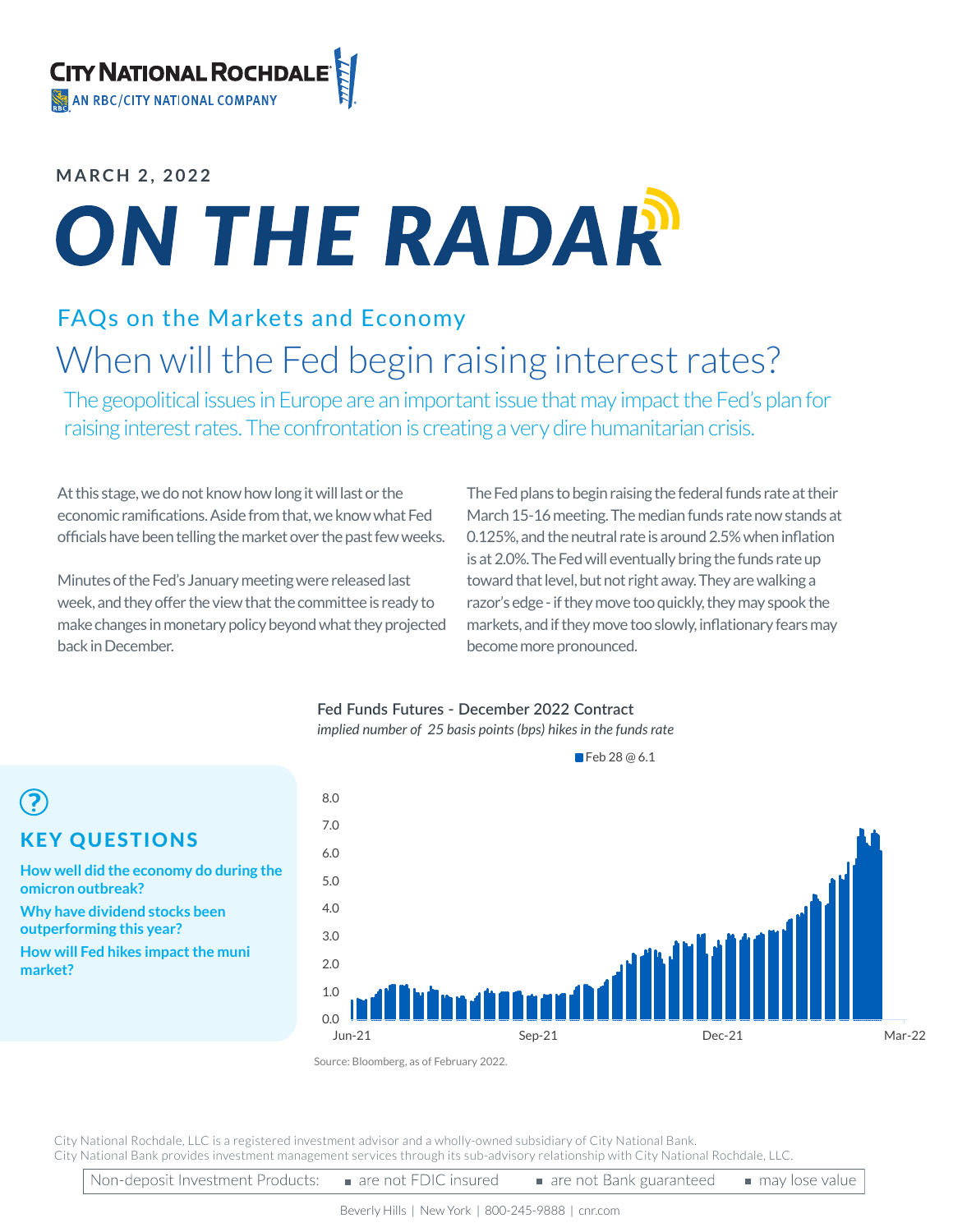# How well did the economy do during the omicron outbreak?

# The January data is starting to be released and is showing the economy fared well, despite the recent outbreak of COVID-19.

The employment report was robust, payrolls grew 467,000 in January and there were strong revisions to previous months. The big surprise was in retail sales, jumping 3.8% for just January, the largest gain since last spring when stimulus checks were sent out.

January sales were expected to be very strong, but this report still surprised to the upside. Gains were broadly based, with eight of the 13 categories increasing. Clearly, the skyrocketing omicron cases did not impact goods purchases. The January gain was a significant reversal from December's decline of 2.5%. The yearly change now stands at 13.0% and the dollar amount at an all-time high (see chart). For comparison, in the 10 years before the pandemic, the yearly change in retail sales averaged 4.3%.

Before this report, analysts had expected consumption to be relatively weak in Quarter 1, based on spending patterns in November and December. However, that has changed; this report shows that consumers are willing to spend money, and analysists have upgraded Quarter 1 growth forecasts. Based on this report, the Atlanta Fed increased their Quarter 1 Gross Domestic Product (GDP) forecast to 1.5% from 0.6%.



Jan @ 649.8

# **Retail Sales**

*\$, billions, seasonally adjusted*



Beverly Hills | New York | 800-245-9888 | cnr.com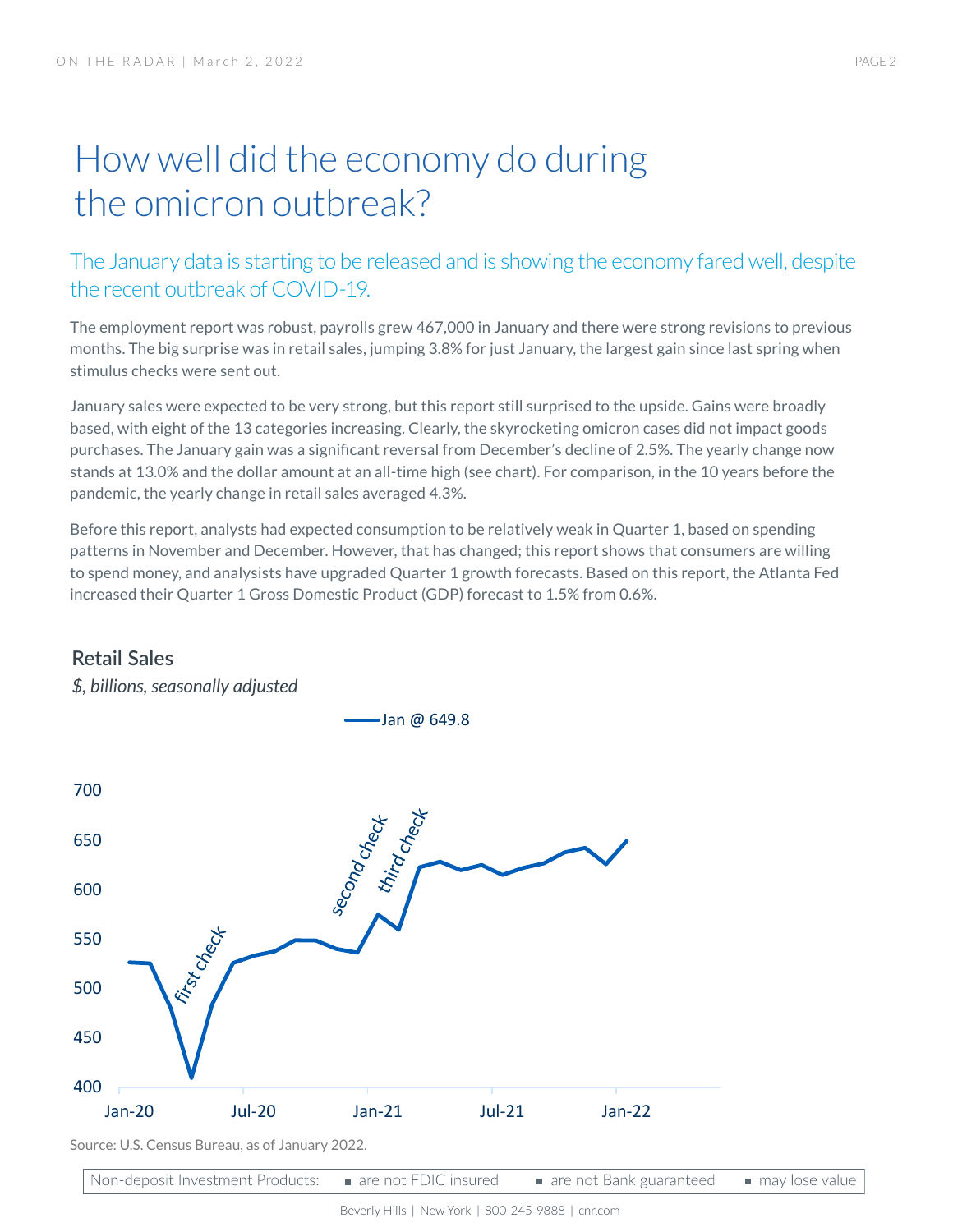# Why have dividend stocks been outperforming this year?

Dividend stocks as represented by the Dow Jones Select Dividend Index have outperformed the S&P by almost 10% so far this year. There are several factors involved, but much can be attributed to the fact that dividend stocks with attractive yields tend to be value stocks.

At the point in the cycle where inflation corresponds with rising rates, valuation multiples tend to come under pressure. On a relative basis, that provides greater downside protection for value stocks relative to higher multiple growth stocks.

Higher rates increase the discount rate implicitly used to value the cash flows of long-duration growth stocks. When reflected in valuation multiples, this manifests itself in growth stock multiples falling, and sometimes, as we've recently seen, more than

offsetting the earnings growth from the otherwise robust economic backdrop.

The backdrop for dividend stocks remains attractive. In our 2022 outlook, we highlighted the fact that valuation spreads between dividend stocks and the S&P 500, similar to valuation spreads between value and growth stocks, were at historically wide levels and that some mean reversion was likely this year.

### **Valuation Comparison: Fwd P/E**



Non-deposit Investment Products: are not FDIC insured are not Bank guaranteed may lose value

Beverly Hills | New York | 800-245-9888 | cnr.com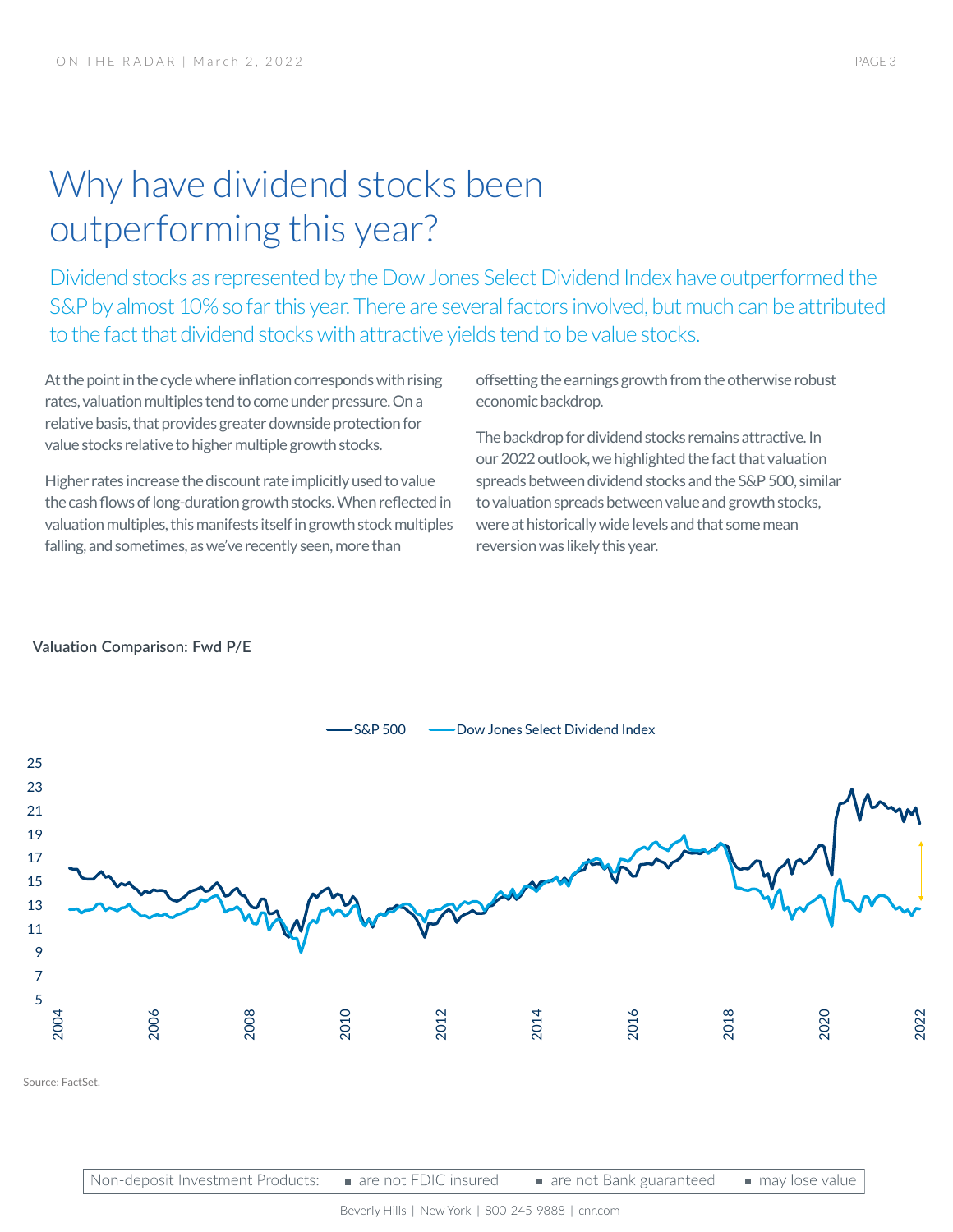# How will Fed hikes impact the muni market?

Anticipation of upcoming Fed rate hikes has led to a rocky start to the year for the municipal market, with the Bloomberg Broad Muni Index down 3.3% through February 22, 2022.

The negative returns are the result of a rapid move higher in yields as the markets have adjusted to the Fed's evolving outlook that swifter action will be needed to control inflation. While more volatility is expected until the pace of the Fed moves becomes clear, there is a silver lining to be found.

Looking back to last summer, with market expectations for one to three rate hikes implemented gradually throughout 2022, extraordinary demand for municipals combined with low levels of supply resulted in overly tight valuations. For example, as the table shows, the typical 10-year AAA bond was yielding just 82 bps and valued at 69% of the comparable Treasury vs. a longterm average of close to 90%.

With the market already pricing in at least six rate hikes by year end, yields have moved up significantly and valuations are closer to historical averages. Ten-year AAA munis are now yielding over 1.6% or 86% of Treasuries. Credit fundamentals remain strong and the tax rate environment should continue to be supportive. The market pullback is allowing us to put excess cash to work at attractive levels, giving us the opportunity to boost the income-generating power of our portfolios. While returns so far in 2022 have been unpleasant, patient investors will be rewarded down the road.

# **Muni Yield Comparison**

|                 | 2/22/2022    |                                      | 7/30/2021    |                                      |
|-----------------|--------------|--------------------------------------|--------------|--------------------------------------|
| <b>Maturity</b> | <b>Yield</b> | <b>Muni/Treasury</b><br><b>Ratio</b> | <b>Yield</b> | <b>Muni/Treasury</b><br><b>Ratio</b> |
| 1 year          | 0.85         | 83.7%                                | 0.04         | 95.4%                                |
| 2 year          | 1.08         | 71.0%                                | 0.04         | 33.9%                                |
| 5 year          | 1.41         | 77.0%                                | 0.34         | 54.1%                                |
| 10 year         | 1.65         | 85.7%                                | 0.82         | 69.0%                                |
| 30 year         | 2.02         | 92.8%                                | 1.36         | 75.4%                                |

Source: Bloomberg BVAL Muni AAA curve.